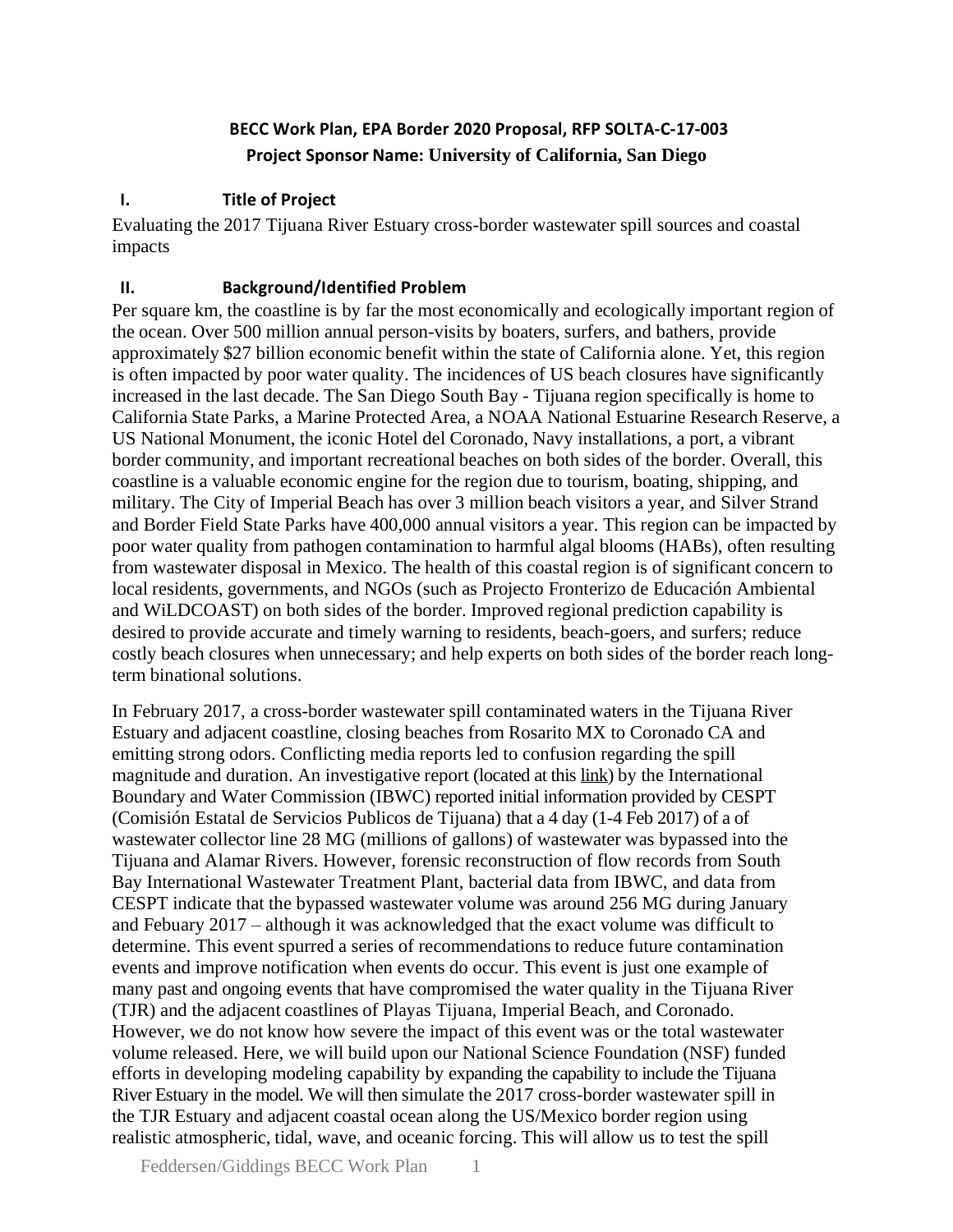source(s), quantity, and duration; and importantly help outline the spatial region of impact along the coastline in both Mexico and the US. These hindcast simulations will be disseminated through the SCCOOS (Southern California Coastal Ocean Observing System, http://sccoos.org) website.



**Figure 1.** Tijuana and coastal plume images a & b) The left and middle images demonstrate how a plume travels up the coastline between the surfzone (where waves break) and the inner-shelf (the shallow-region beyond the surfzone). The plume is visualized via a passive pink dye tracer. c) The far right image shows a plume emanating from the Tijuana River.

**Past Modeling Efforts:** As part of the NSF funded [CSIDE](https://scripps.ucsd.edu/projects/cside/) (Cross Surfzone / Inner- shelf Dye Exchange) project, we have been conducting research to improve our fundamental understanding of the physical processes governing the exchange of tracers from the surfzone, through the inner-shelf, and along the coastline. This work includes dye tracer experiments (see Figure 1) and development of numerical simulations that couple wave and ocean circulation models for the San Diego/Tijuana (SDTJ) region from Pt. Loma to the southern end of Playas Tijuana and extending offshore to 120 feet (about 35 m) depth (denoted the 2014 model). This model couples wind forcing, offshore currents, temperature and salinity, and wave predictions from CDIP. The 2014 model was developed to design our 2015 CSIDE dye release experiments. An example of a simulated 30-gallon, 2-hour long dye release from Playas Tijuana in August 2014 is shown in Figure 2. The wave field was moderate south swell with weak winds. In 27 hours, dye makes it northwards past Silver Strand State Park, clearly demonstrating the cross-border connectivity of the US and MX coastal regions. One critical piece that was not included in our 2014 model was the Tijuana River Estuary, which is a critical component to the ecology and water quality in the SDTJ region. Furthermore, the 2014 model does not extend sufficiently south of the US/Mexico border to include Punta Bandera and the San Antonio de los Buenos outfall. The experience developing the 2014 model will be significantly leveraged to develop the 2017 model as many 2014 model components can be reused or modified. We do not have to start from scratch.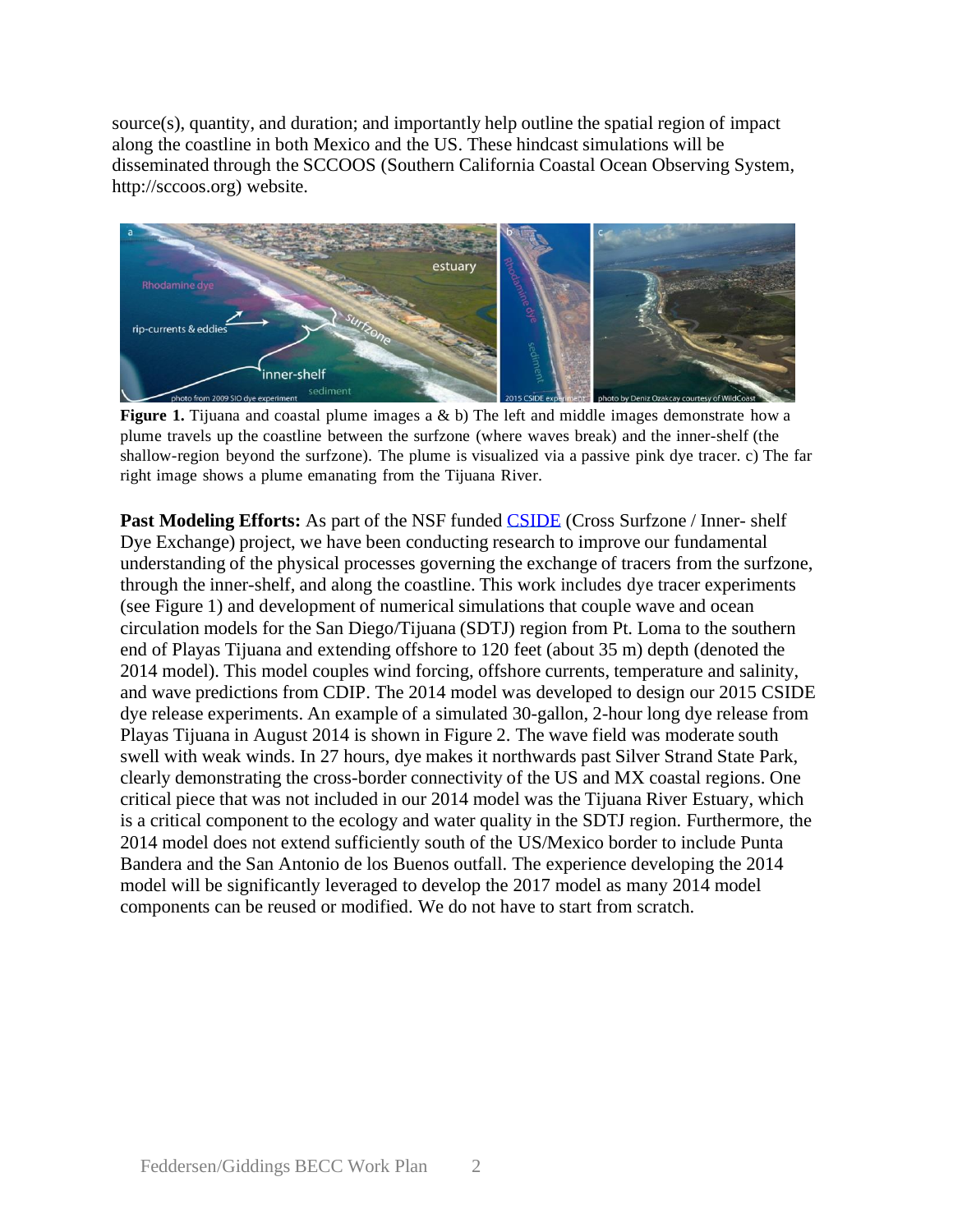

**Figure 2**: Snapshots of SDTJ model simulated (top) temperature and currents and (bottom) surface dye in ppb at times (left to right) 5 h, 12 h, 16h, and 27 h after the 2-h long, 30-gallon dye release at the Southern end of Playas Tijuana (cyan dot).

#### **III. Objectives**

**Proposed Work**: As part of this Border 2020 project, we will build a new model (the 2017 model) that will include the TJR estuary and potential pollution sources from the TJR River and the cross-border Canyons as shown in Figure 3. The 2017 model region will also extend farther south and include Punta Bandera and the San Antonio de los Buenos outfall. We will then simulate the 2017 wastewater spill event using both the official reported 28 MG and the unofficial estimated 250 MG by simulating 3 months of 2017 from January through March. During this time period, the model will be driven by the realistic meteorological (wind, precipitation), CDIP modeled waves, and offshore (>10 km) modeled oceanographic conditions. The IBWC flow gauge will be used to constrain the water crossing the border in the river. We will then simulate different sewage spill levels from 25 to 250 MG, by fluxing "model sewage" into the estuary over different time periods corresponding to the official stated and estimated duration of spill. We will then analyze the extent of the impacts on both sides of the border and infer the likely true wastewater spill volume. We will develop a web interface, hosted and maintained by SCCOOS, that will distribute the modeling results as graphs, maps, and animations highlighting the spatial  $\&$ temporal extent of the wastewater spill and the total region impacted. This web interface will be analogous to the existing HF radar based plume [tracker](http://www.sccoos.org/data/tracking/IB/) at SCCOOS. The website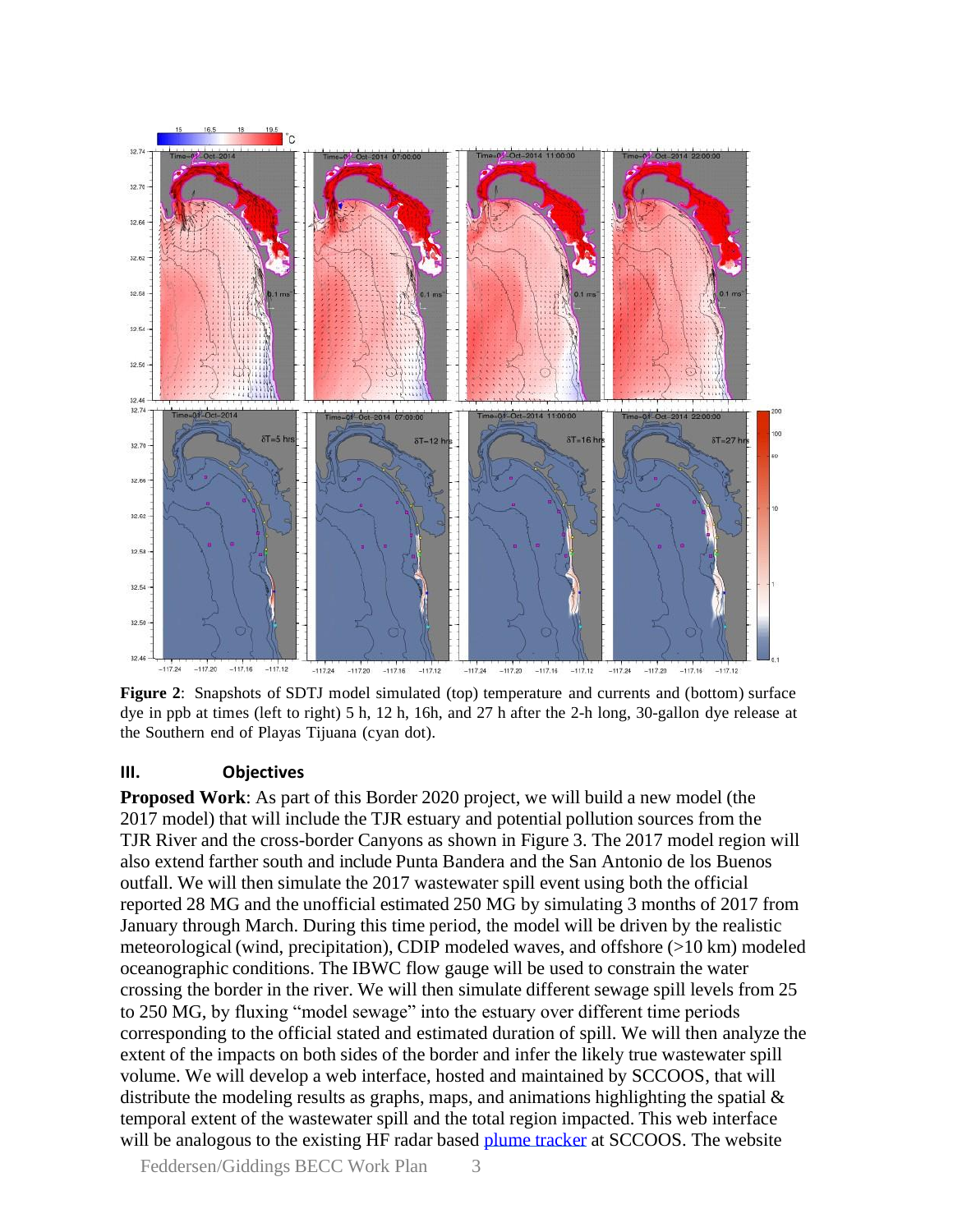will be public. In addition, model codes and grids will be made available for stakeholders wishing to do their own simulations. Specific objectives include:

- Finalize model development
- Test model against in-situ observations
- Simulate Winter (Jan-March) 2017 conditions
- Simulate the 2017 wastewater spill event using various discharge quantities
- Create a web interface through SCCOOS
- Present results to stakeholders such as City of Imperial Beach, State Parks, TJNERR, International Boundary Water Commission, Tijuana River Action Network,

WiLDCOAST, Projecto Fronterizo de Educación Ambiental. Many of these stakeholders have seen preliminary modeling results and are excited for the 2017 model.





**Figure 3**: The planned 2017 model region. This model grid will allow for pollution sources from the TJR, Yogurt and Goat Canyons (see zoom  $80$ above) and the San Antonio de los Buenos outfall at Punta Bandera MX (just south of the left image). Colors blue to pink represent ocean depths (in meters). Brown colors (above 0 meters) are regions that can be wet or dry depending on tides. The near-bottom South Bay Ocean Outfall (SBOO) source can also be included but is not part of this workplan.

This proposal addresses the BECC Priority Area: Produce quantifiable reduction in bacteria, sediment, and/or trash flow into the Tijuana River and New River. The project will accomplish these improvements in water quality along the US/Mexico border coastline through development of improved management tools, physical understanding, and education of affected communities. Although the model cannot change water quality directly, the model will demonstrate the glaring issue and provide an impetus to safeguard water quality. In the future, the model can also be used to help lifeguards in the City of Imperial Beach, Silver Strand State Park, City of Coronado, and Playas Tijuana in making decisions on when to close beaches. Illnesses derived from contact with contaminated water are a significant public health hazard and a drain on the economy. Over 3 million people visit the beaches of this region every year and thus can be impacted by our results and modeling tool.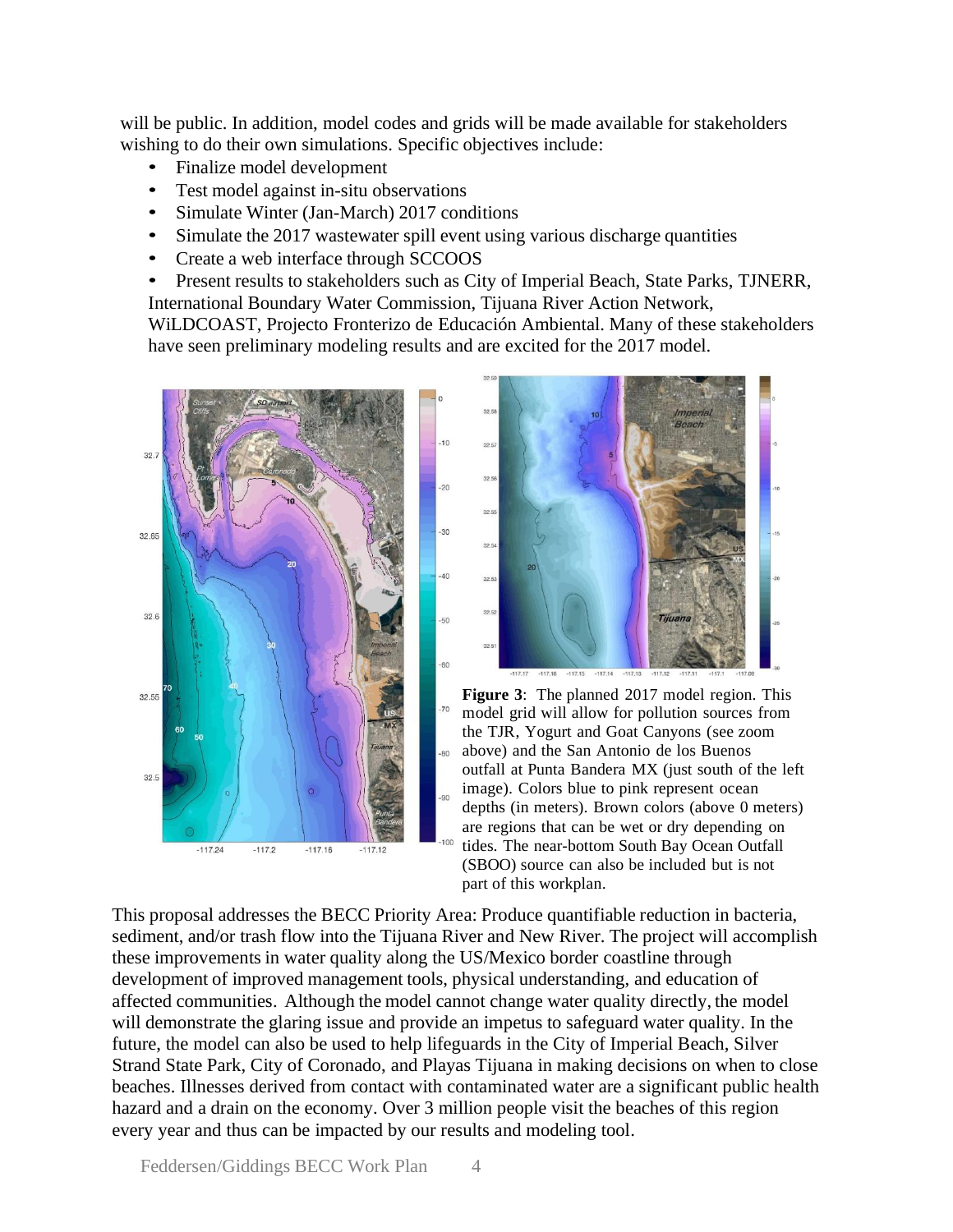The Scripps Institution of Oceanography PIs, Feddersen and Giddings, have expertise in estuarine, surfzone, and near-shore physical oceanography observations and modeling. They have collected extensive observations in the region through their CSIDE (Cross Surfzone / Inner-shelf Dye Exchange) experiment. The CSDIE project was funded by the National Science Foundation at a 3-year cost of \$997,902 to study the fluid dynamics mechanisms by which pollutants disperse and dilute in the nearshore region. This NSF project also funded the development of the 2014 model (Fig. 2). This BECC project will thus significantly leverage off of exisiting federal funding by applying the knowledge gained from the CSIDE project. Thus the PIs are well poised to achieve the objectives of this project through leveraging the 2014 model to develop the 2017 model, and then using the model to address the objectives. The results will be hosted by SCCOOS who has been providing real-time observations and models output through their website since 2005.

### **IV. Tasks/Activities of Work Plan**

**Project Timeline**: All work will be performed at Scripps Institution of Oceanography at the University of California San Diego and lead by the PIs. The "SCCOOS Web Interface Tasks" will be performed by a SCCOOS/SIO programmer under PI direction. The project is expected to take 18 months to complete starting 1 December 2017, completing by 1 June 2019 with a timeline as follows (and summarized below in the Gantt Chart in section VI).

### **Model Development**

- Dec 2017-Feb 2018: Finalize the model grid for the San Diego / Tijuana Border region including the Tijuana River Estuary, San Diego Bay, and the San Antonio de los Buenos outfall 10 km south of the border in Mexico
- Feb-Apr 2018: Finalize model forcing fields (winds, precipitation, waves, solar heating, etc.) for the 2015 test period
- Apr-Aug 2018: Run the 2015 simulation on the UCSD Triton Cluster Supercomputer

# **Model Validation**

- Apr-Jun 2018: Compare model tides to NOAA and TJNERR tide gauges
- May-Aug 2018: Compare model waves and currents to CSIDE, SBOO, and City of San Diego (Tim Stebbins) existing observations
- May-Sep 2018: Quantify model skill

# **Winter 2017 Simulation:**

- Jun-Aug 2018: Develop winter (Jan-Mar 2017) model forcing fields
- Jul-Sep 2018: Run winter 2017 simulations
- Jul-Nov 2018: Validate winter 2017 simulation with tide, TJNERR, SBOO, City of San Diego, and other observations
- Sep 2018-Feb 2019: Detailed simulation of the 2017 wastewater spill event spanning 28MG to 250MG total wastewater release.

# **SCCOOS Web Interface Development**

- Sep 2018-Feb 2019: create and test SCCOOS web interface for visualizing the extent of the modeled wastewater plume
- Dec 2018: host model output from the 2017 simulations, web interface becomes public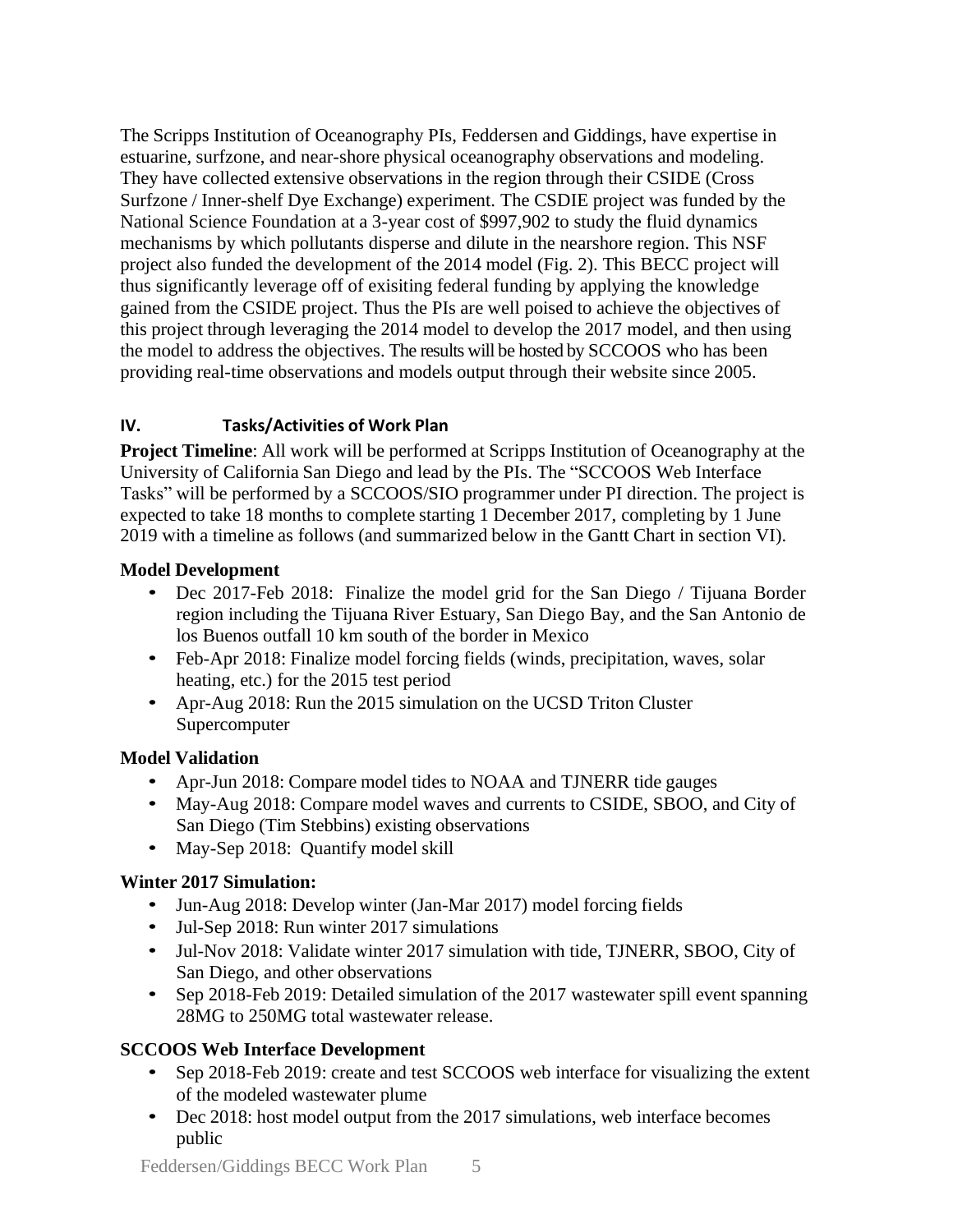• Feb 2019: post final products of the 2017 simulation

# **Stakeholders Engagement**

- Dec 2017-Mar 2018: reach out to stakeholders including the EPA, TJNERR, City of Imperial Beach, City of Coronado, the Regional Water Quality Control Board, International Boundary Water Commission, Proyecto Fronterizo de Educación Ambiental, City of San Diego, and other governmental and non-governmental organizations about our work and include any inputs they may have.
- Through 2018: provide quarterly updates to stakeholders on progress
- Sep-Oct 2018: provide updates to stakeholders on progress and ask for additional input at that stage (after 2015 simulations are complete)
- Jan-Mar 2019: Prepare reports and presentations
- Feb-May 2019: Outreach to stakeholders through presentation of results and followup discussions

### **V. Measurable Results (outputs and outcomes)**

Project Outputs include:

- 1. Hindcast simulations of the 2017 wastewater spill event testing the point source location(s) and duration. This will include cross-border flows entering the TJR Estuary but also include estimated inputs at the San Antonio de los Buenos outfall within Mexico
- 2. Maps of likely extent of impact derived from the hindcast simulations of wastewater concentration. No bacterial decay will be included in this version of the model, these maps will be based on mixing and dilution of a model dye field
- 3. These outputs will be delivered via a SCCOOS real-time web interface
- 4. Presentations and reports to the Border 2020 Task Force, regional water quality control board, the IBWC, the EPA, and other stakeholders on both sides of the border such as City of Imperial Beach, State Parks, TJNERR, International Boundary Water Commision, Tijuana River Action Network, WiLDCOAST, Projecto Fronterizo de Educación Ambiental.

Project outcomes include:

- 1. Better understanding of the 2017 spill event, including its magnitude, and extent of influence.
- 2. Improved prediction capability of wastewater spill events in the region leading to deeper understanding of the extent and impacts of these events on both sides of the border. The long-term goal (beyond the scope of this project period) is to turn this model development into a real-time predictive system for the region with results distributed through SCCOOS. All the required inputs exist to allow for such development, including forecasts of meteorlogical and wave forcings (discussed in the QA/QC section). The NSF-funded CSIDE project and this project can be significantly leveraged in development of a real-time forecast system. No enhancements to the underlying software are required. However, new software must be developed to automate the acquisition and formatting of the model forcing fields. Additional ongoing maintenance costs for the web site, disk space, supercomputer time to do the real-time simulations would be required.
- 3. Improved management tools. The work proposed here will develop a tool (the 2017 model) which can be used by managers to study historical spill impacts. In addition, the existence of this 2017 model will allow for future meta-analysis of varying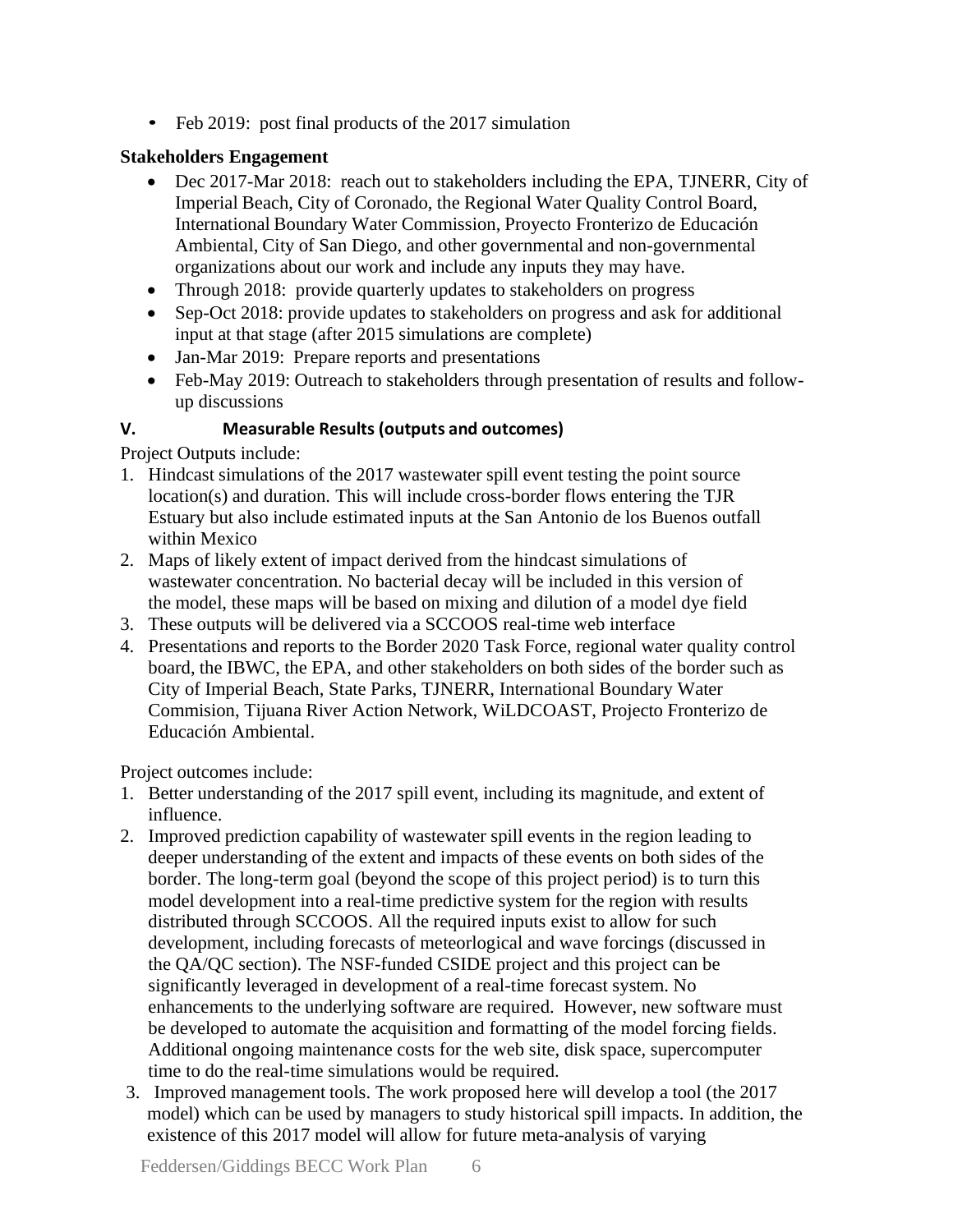wind/wave/oceanographic conditions to be tested, quantified, and summarized as to their impact on plume spreading to allow for rapid response management to particular situations.

This hindcast will be a critical test case of our regional modeling system and its applicability for historical and future water quality investigations. For example, the model predictions can be tested against satellite plume observations or historical shoreline fecal indicator bacteria data. As mentioned above, we plan to continue to seek funds to maintain this modeling tool, continually improve it, and maintain its presence as a SCCOOS web interface. Long term we plan to transform this into a predictive modeling system for the region, which should provide improved management/ predictive tools over those currently available due to the incorporation of critical physical processes within the estuary and the surfzone. This will benefit both the public and environment in the US and Mexico as it will improve water quality along the US/Mexico border coastline via improved management tools, education of the affected communities, and provide an impetus for improving infrastructure to safeguard water quality.

# **VI. Gantt Schedule**

Details regarding the objectives, sub-tasks, and timeline are outlined below in the Gantt Chart timeline (and described in further detail in section IV above). The bulk of the tasks will be completed by SIO PIs and postdoctoral researcher. Note that the "SCCOOS web interface" tasks will be completed by SCCOOS programmer, under SIO PI direction. Quarterly reporting periods are indicated with vertical lines.

|                            | project year                                       | Year 1 (2017-18) |  |  |             |  |  |  |  | Year 2 (2018-19) |  |   |                          |  |     |  |  |
|----------------------------|----------------------------------------------------|------------------|--|--|-------------|--|--|--|--|------------------|--|---|--------------------------|--|-----|--|--|
| task                       | month   D                                          | J F              |  |  | M A M J J A |  |  |  |  | S O N            |  | D | $\overline{\phantom{a}}$ |  | M A |  |  |
| model<br>development       | finalize model grid                                |                  |  |  |             |  |  |  |  |                  |  |   |                          |  |     |  |  |
|                            | finalize model forcing fields for 2015             |                  |  |  |             |  |  |  |  |                  |  |   |                          |  |     |  |  |
|                            | run 2015 simulations                               |                  |  |  |             |  |  |  |  |                  |  |   |                          |  |     |  |  |
| model<br>validation        | compare model output to NOAA tide guages           |                  |  |  |             |  |  |  |  |                  |  |   |                          |  |     |  |  |
|                            | compare model output to 2015 CSIDE observations    |                  |  |  |             |  |  |  |  |                  |  |   |                          |  |     |  |  |
|                            | quantify model skill                               |                  |  |  |             |  |  |  |  |                  |  |   |                          |  |     |  |  |
| winter 2017<br>simulations | Develop winter (Jan-Mar) 2017 forcing fields       |                  |  |  |             |  |  |  |  |                  |  |   |                          |  |     |  |  |
|                            | run winter 2017 simulations                        |                  |  |  |             |  |  |  |  |                  |  |   |                          |  |     |  |  |
|                            | validate winter 2017 simulations with observations |                  |  |  |             |  |  |  |  |                  |  |   |                          |  |     |  |  |
|                            | simulate the 2017 wastewater spill event           |                  |  |  |             |  |  |  |  |                  |  |   |                          |  |     |  |  |
| SCOOS web<br>interface     | create and test SCCOOS web interface               |                  |  |  |             |  |  |  |  |                  |  |   |                          |  |     |  |  |
|                            | host model output from 2017 simulations            |                  |  |  |             |  |  |  |  |                  |  |   |                          |  |     |  |  |
|                            | post final products of 2017 simulations            |                  |  |  |             |  |  |  |  |                  |  |   |                          |  |     |  |  |
| dissimenation              | prepare reports and presentations                  |                  |  |  |             |  |  |  |  |                  |  |   |                          |  |     |  |  |
|                            | outreach to stakeholders                           |                  |  |  |             |  |  |  |  |                  |  |   |                          |  |     |  |  |

# **VII. Quality Assurance/Quality Control (QA/QC) as applicable**

The 2017 model will be implemented with standard open-source codes such as the Regional Ocean Modeling System (ROMS – [http://myroms.org\)](http://myroms.org/) and the wave model Simulating Waves in the Nearshore (SWAN - [http://swanmodel.sourceforge.net/\)](http://swanmodel.sourceforge.net/). The bathymetry and topography for the region will utilize 1/3 arc second digital elevation model developed by NOAA for Tsunami hazard evaluation

[\(https://www.ngdc.noaa.gov/dem/squareCellGrid/download/3542\)](https://www.ngdc.noaa.gov/dem/squareCellGrid/download/3542). The input wind and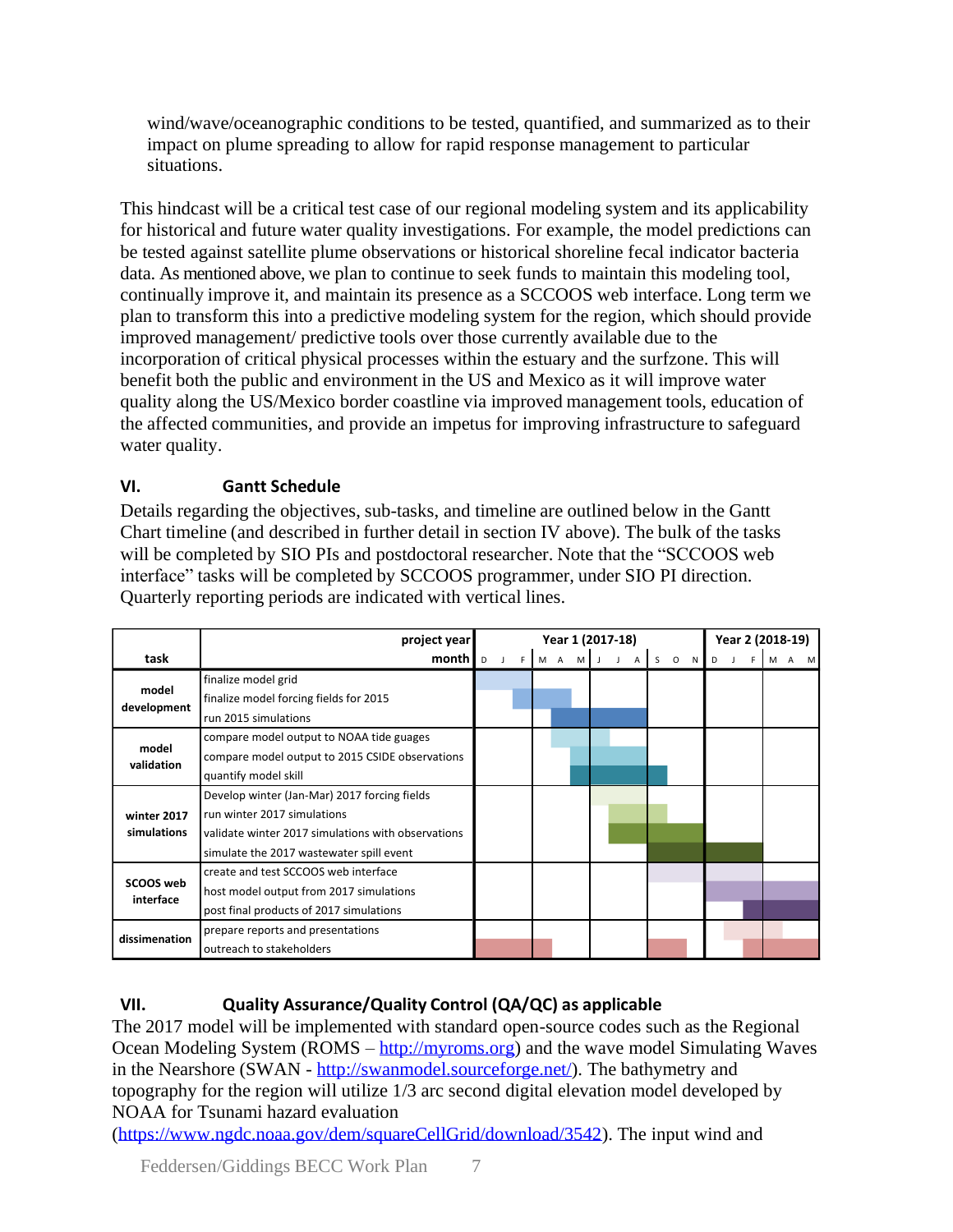atmospheric forcing fields will be derived from NOAA North American Model (NAM [https://www.ncdc.noaa.gov/data-access/model-data/model-datasets/north-american](https://www.ncdc.noaa.gov/data-access/model-data/model-datasets/north-american-mesoscale-forecast-system-nam)[mesoscale-forecast-system-nam\)](https://www.ncdc.noaa.gov/data-access/model-data/model-datasets/north-american-mesoscale-forecast-system-nam) analysis fields. These analysis products will be tested against local winds and precipitation measured locally at the TJNERR. The wave boundary conditions will be provided by the CDIP MOP version 2.0 – see

<https://cdip.ucsd.edu/?nav=documents&sub=faq&xitem=models> which are highly accurate for this region of Southern California. Offshore current, temperature, and salinity model boundary conditions will be obtained from larger-scale data-assimilated solutions for the Southern California Bight and the California Current provided by Bruce Cornuelle of Scripps Institution of Oceanography. Model wastewater inputs into the TJRE and at Punta Bandera will be derived from the best information available. It is estimated that 20-24 millions of gallons per day of wastewater are released at Punta Bandera with some limited chlorination. The IBWC maintains a flow gauge into the Tijuana River

[\(https://www.ibwc.gov/wad/013300\\_a.txt\)](https://www.ibwc.gov/wad/013300_a.txt) providing flow rates into the estuary although this is not all wastewater. Statistically combining flow gauge with precipitation data can give forensic insight into additional wastewater released during the Jan-March 2017 time period.

We will utilize the April 2017 IBWC "Report of Transboundary Bypass Flows into the Tijuana River" (and any subsequent reports) to set wastewater release amounts. CESPT has stated that 28 million gallons of wastewater were released over 4 days (1-4 Feb) at a rate of 300 Lps. However, flow records, IBWC data, and CESPT data indicate that about 256 MG of wastewater was released into the estuary during Jan-Feb 2017. We will simulate both of these scenarios using the IBWC flow rate gauge to quantify temporal variations in the wastewater release together with the statistical relationship with rainfall.

Model validity will be addressed through model validation using existing observations (see section IV) and standard quantification of model skill relative to observations using published metrics including correlation coefficients, Willmott Skill Scores [e.g., *Willmott*, *Bulletin American Meterological Society*,1982], and the standard Skill Score [*Murphy*, *Monthly Weather Review*,1988].

# **VIII. Staff and Sub-consultant Capabilities**

The PIs (Feddersen and Giddings) are faculty at Scripps Institution of Oceanography and world-recognized experts in coastal ocean and estuary modeling. SCCOOS has been providing real-time observations and models output through their website since 2005.

The PIs will be hiring a qualified postdoctoral scholar to help with model development. The UCSD Triton cluster supercomputer is a world-class resource for performing numerical simulations of the coastal ocean.

#### **IX. Cost Breakdown Budget**

This proposal requests \$87,556 that is broken down in the following categories (see budget table on the following page):

Salaries: \$47,170 is requested in salaries for five months of postdoctoral researcher (create the 2017 model grids, forcings, and run simulations), one month of SCCOOS programmer (Darren Wright - develop web interface), 0.5 months summer salary of Prof. Giddings and 0.1 month summer salary for Prof. Feddersen. Salaries are for productive time only and include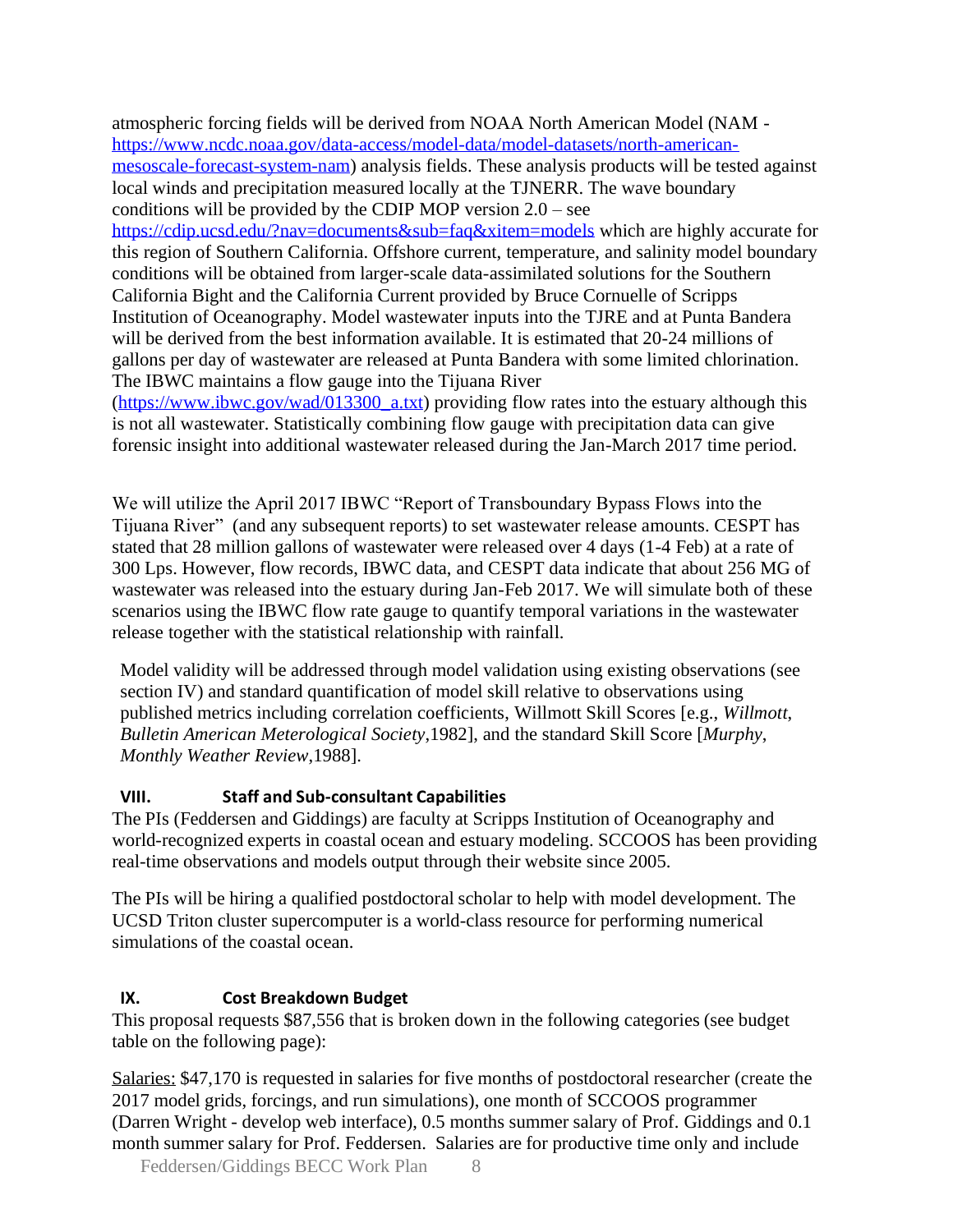employee benefits. Prof. Giddings and Feddersen will contribute additional time to the project utilizing their 9-month faculty appointment.

Equipment: \$5000 is requested to purchase a 24 CPU node at the UCSD Triton Shared Computing Cluster. This item is essential to performing the proposed numerical simulations, and is the most cost effective solution.

Material and Supplies: \$6092 is requested in supplies to purchase 15 TB of disk drive space to archive the model results and serve the results through the SCCOOS web site.

Indirect Costs: \$29,294: The University of California San Diego indirect cost rate of 55% MTDC is applied to all costs requested except for equipment. The current federally negotiated F&A Rate Agreement is dated May 12, 2010. Cognizant agency is DHHS.

| <b>Categories</b>              |                                 | Number Item(s)     |    | <b>Cost Each</b> |                           | <b>Total BECC/EPA Funds</b> |    | Leverage Amount |    | <b>TOTAL</b> |  |
|--------------------------------|---------------------------------|--------------------|----|------------------|---------------------------|-----------------------------|----|-----------------|----|--------------|--|
| Salary and Benefits (# months) |                                 |                    |    |                  |                           |                             |    |                 |    |              |  |
|                                | Feddersen, Falk                 | 0.1                | \$ | 19,460.00        | \$                        | 1,946.00                    | \$ | 28,369.40       | \$ | 30,315.40    |  |
|                                | Giddings, Sarah                 | 0.5                | \$ | 11,312.00        | Ś                         | 5,656.00                    | \$ | 11,023.74       | \$ | 16,679.74    |  |
|                                | Wright, Darren                  | 1                  | \$ | 13,788.00        | Ś                         | 13,788.00                   |    |                 | Ś  | 13,788.00    |  |
|                                | <b>TBD Postdoctoral Scholar</b> | 5                  | \$ | 5,156.00         | \$                        | 25,780.00                   |    |                 |    |              |  |
| <b>Supplies</b>                |                                 |                    |    |                  |                           |                             | Ś  | ٠               |    |              |  |
|                                | 10 TB disk space                | 1 ea.              | \$ | 4,600.00         | \$                        | 4,600.00                    |    |                 |    | 4,600.00     |  |
| Equipment                      |                                 |                    |    |                  |                           |                             | \$ | ٠               | Ś  |              |  |
|                                | 24 CPU node at the              |                    |    |                  |                           |                             |    |                 |    |              |  |
|                                | <b>UCSD Triton Shared</b>       |                    |    |                  |                           |                             |    |                 |    |              |  |
|                                | <b>Computing Cluster</b>        | 1 ea               | \$ | 5,000.00         | \$                        | 5,000.00                    | \$ | ٠               | \$ | 5,000.00     |  |
| Other                          |                                 |                    |    |                  |                           |                             |    |                 |    |              |  |
|                                |                                 | includes phone,    |    |                  |                           |                             |    |                 |    |              |  |
|                                | Project Specific Supplies       | fax, postage, etc. | \$ | 1,492.00         | \$                        | 1,492.00                    | \$ | 276.00          | \$ | 1,768.00     |  |
| Subtotal                       |                                 |                    |    |                  |                           | 58,262.00                   | Ŝ. | 39,669.14       | Ś  | 72,151.14    |  |
| <b>Indirect Cost</b>           |                                 |                    |    |                  |                           |                             |    |                 |    |              |  |
|                                | 55% Indirect Charges            |                    |    |                  |                           | 29,294.10                   | -S | 21,818.03       | Ś  | 51,112.13    |  |
| <b>TOTAL</b>                   |                                 |                    |    |                  | $\mathbf{r}_{\mathsf{S}}$ | 87,556.10                   |    | 61,487.17       |    | 123,263.27   |  |

#### With respect to the following comment:

*1) While not a requirement, please consider lowering your indirect rate to make more funds available for the project.*

The indirect cost reimbursement the University receives for this project will cover research expenses incurred by the University that allow this project to take place. While it may appear that lowering the indirect cost rate will make more funds available for a single project, in the long run, reducing the contribution to the cost of supporting the infrastructure and environment necessary to keep labs running negatively impacts the ability of the university to perform research on behalf of federal agencies.

The federally negotiated rate establishes a reasonable level of recovery of the indirect costs the University incurs in conducting extramural projects. As a public institution of the State, the University has a responsibility to cover the expenses it incurs in undertaking sponsored research projects.

A further point, the University of California San Diego has not had an increase in its indirect cost recovery rate in five years. During this time though, the cost of conducting federallysponsored research has gone up.